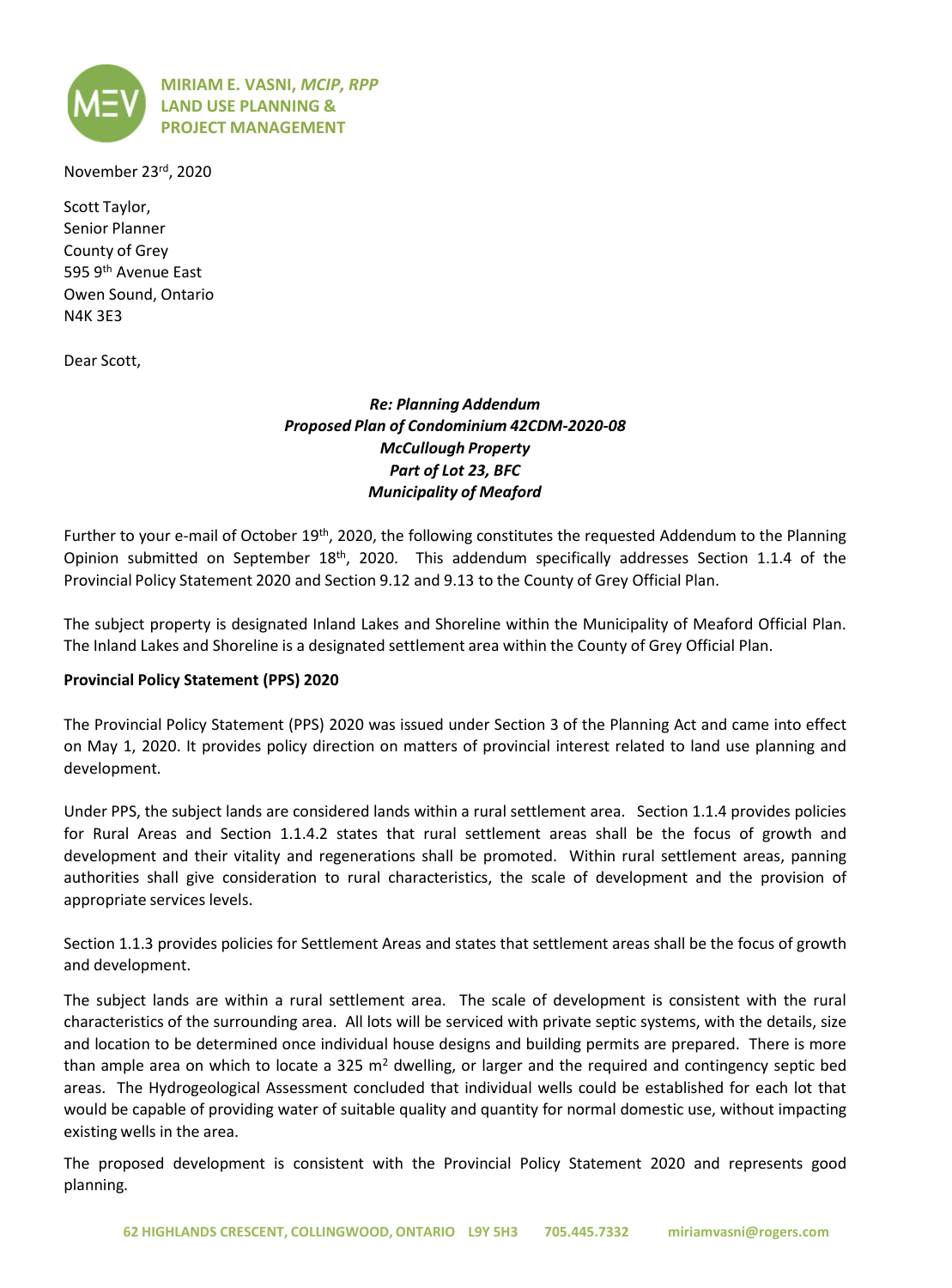## **County of Grey Official Plan**

Policies of Section 9.12 "Lot Creation" to the County of Grey Official Plan are summarized below.

- Land division is permitted by the appropriate land use policies of Section 3 to 8 of the Grey County Official Plan
- Development is in an orderly and contiguous manner and does not conflict with the established development pattern in the area
- Proposed use is compatible with existing and future permitted land uses on adjacent lands
- Servicing requirements of Section 8.9 are met
- Residential lots must not be approved where access from a road would create a traffic hazard because of limited sight lines, curves or grades
- Soil drainage conditions are suitable to permit proper siting of buildings, that there is sufficient potable water and conditions are suitable for sewage system construction
- Size of any parcel created is appropriate for the use and conform to the minimum provisions of the zoning By-law
- Proposed lots comply with Minimum Distance Separation Formulae, except lots created in settlement areas

## **Consistency**

- $\triangleright$  The proposed five new lots and one retained lot, being the private common element condominium road conform to the relevant policies of Sections 3 through 8 to the County of Grey Official Plan.
- $\triangleright$  The proposed lots are generally rectangular in shape and are of similar size as existing residential parcels in the surrounding area. The proposed lot pattern is orderly and contiguous and does not conflict with the established development pattern in the area.
- $\triangleright$  To the north and south of the subject property there are existing larger rural residential properties. To the west is existing residential development along Bayshore Road and the shore of Georgian Bay. To the east is an agricultural parcel used for cash crop purposes. There are no active livestock operations or livestock barns in the surrounding area. The proposed uses are compatible with existing and future permitted land uses on adjacent lands.
- ➢ C.F. Crozier & Associates Inc. was retained to prepare a Functional Servicing & Stormwater Management Report for the proposed lots, which includes a grading and drainage plan that details the on-site private services (well & septic), proposed driveway alignment, high level grading and stormwater management approach. The proposed Stormwater Management complies with the policies and standards of the Municipality of Meaford and the Ministry of Environment, Conservation and Parks (MECP). Due to the low density of the development, Low Impact Development (LID) will be implemented to meet the quantity and quality control requirements for the site. Water quality control for the site is provided through the establishment of enhanced grass swales and infiltration trenches. Stormwater from the roadway will sheet to the roadside ditches, which will be treated via the infiltration trenches to the existing drainage features on the site. All lots will be serviced with private septic systems, with the details, size and location to be determined once individual house designs and building permits are prepared. There is more than ample area on which to locate a 325  $m^2$  dwelling, or larger and the required and contingency septic bed areas. The Hydrogeological Assessment concluded that individual wells could be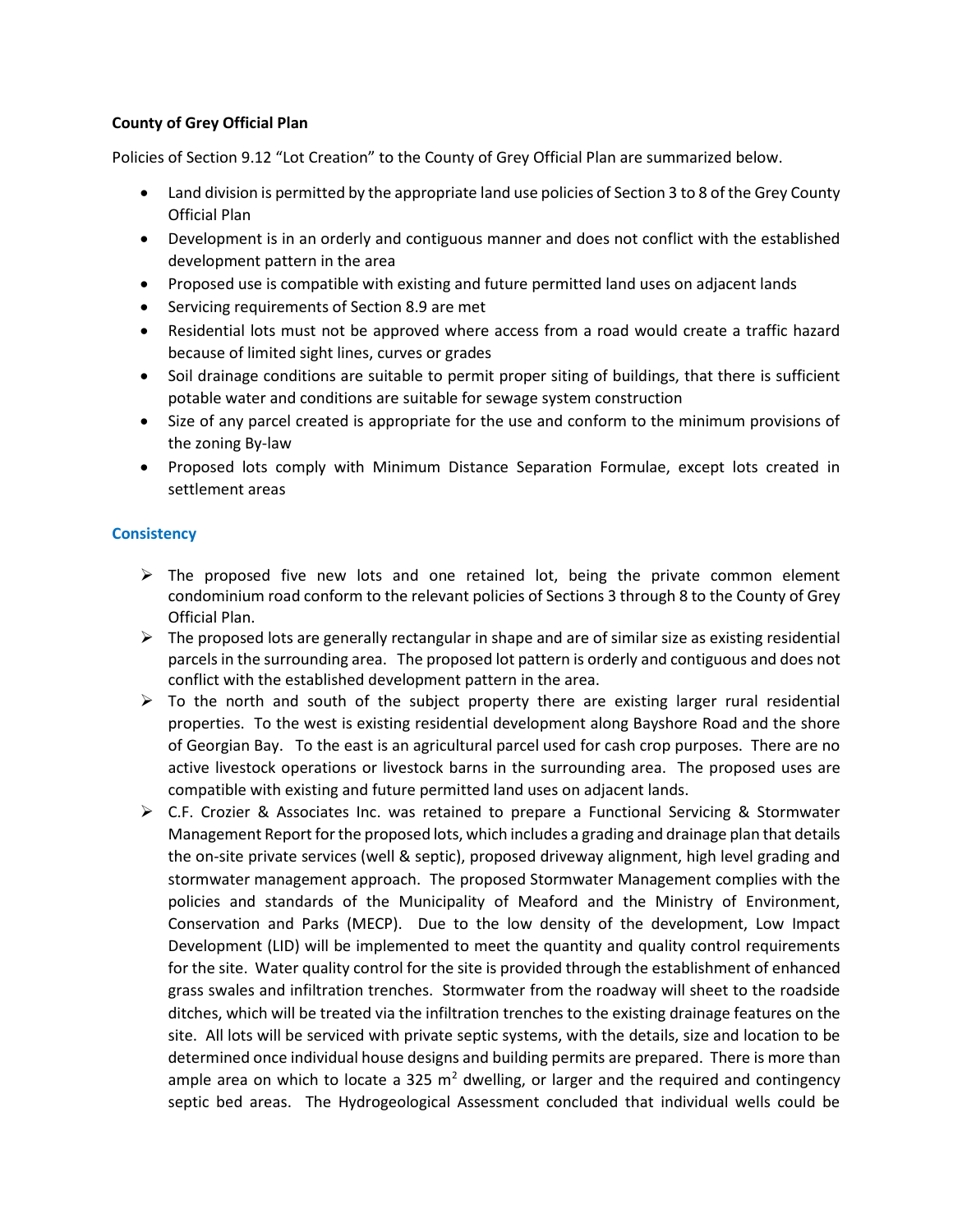established for each lot that would be capable of providing water of suitable quality and quantity for normal domestic use, without impacting existing wells in the area.

- $\triangleright$  Access to the proposed lots will be via a private common element condominium road connecting to Sideroad 23. At the juncture of the proposed private common element condominium road and Sideroad 23, the road is flat and does not have limited sight lines, curves or grades.
- $\triangleright$  All lots will be serviced with private septic systems, with the details, size and location to be determined once individual house designs and building permits are prepared. There is more than ample area on which to locate a 325  $m^2$  dwelling, or larger and the required and contingency septic bed areas. The Hydrogeological Assessment concluded that individual wells could be established for each lot that would be capable of providing water of suitable quality and quantity for normal domestic use, without impacting existing wells in the area.
- $\triangleright$  The proposed Zoning By-law Amendment will change the zoning on the proposed residential lots from the Rural (RU) and Environmental Protection (EP) Zones to the Residential Limited Service – Holding (RLS-H) and Environmental Protection (EP) Zones. The proposed lots conform to the minimum provisions of the Residential Limited Service (RLS) Zone.
- $\triangleright$  The subject lands are within a recognized settlement area and therefore MDS is not applicable. In addition, there are no active livestock operations or livestock barns in the surrounding area.

The relevant policies of Section 9.13 "Plans of Subdivision and Condominium" are addressed below.

- Impact on the natural environment
- Snow removal and emergency vehicle access
- Consistency with Provincial and local Official Plan policies
- Information requirements listed under Section 9.17 complete

## **Consistency**

- $\triangleright$  The EIS concluded that the proposed five residential lots and private common element condominium road are feasible on the subject lands and will have no negative impact on the natural heritage features and their functions, provided that the recommendations and mitigative measures included in the EIS are implemented.
- $\triangleright$  Snow storage is provided on either side of the proposed private road, similar to a typical rural roadway. Melt water will be conveyed by the proposed ditches/cross-culverts through the site. A 6 m access has been provided with the 4 m wide road platform and 1 m rounding on either side. Vehicle turn-around can be achieved using the individual driveway entrances from the shared access. Emergency vehicles would only be on this road to access the five lots and would drive into the lots to access the homes and turn around.
- $\triangleright$  The proposed development is consistent with the Provincial Policy Statement 2020 and the Municipality of Meaford Official Plan.
- ➢ Section 9.17 to the Grey County Official Plan provides criteria for "complete applications". The County deemed our application complete on October 19<sup>th</sup>, 2020

The proposed development maintains the intent and direction of the County of Grey Official Plan.